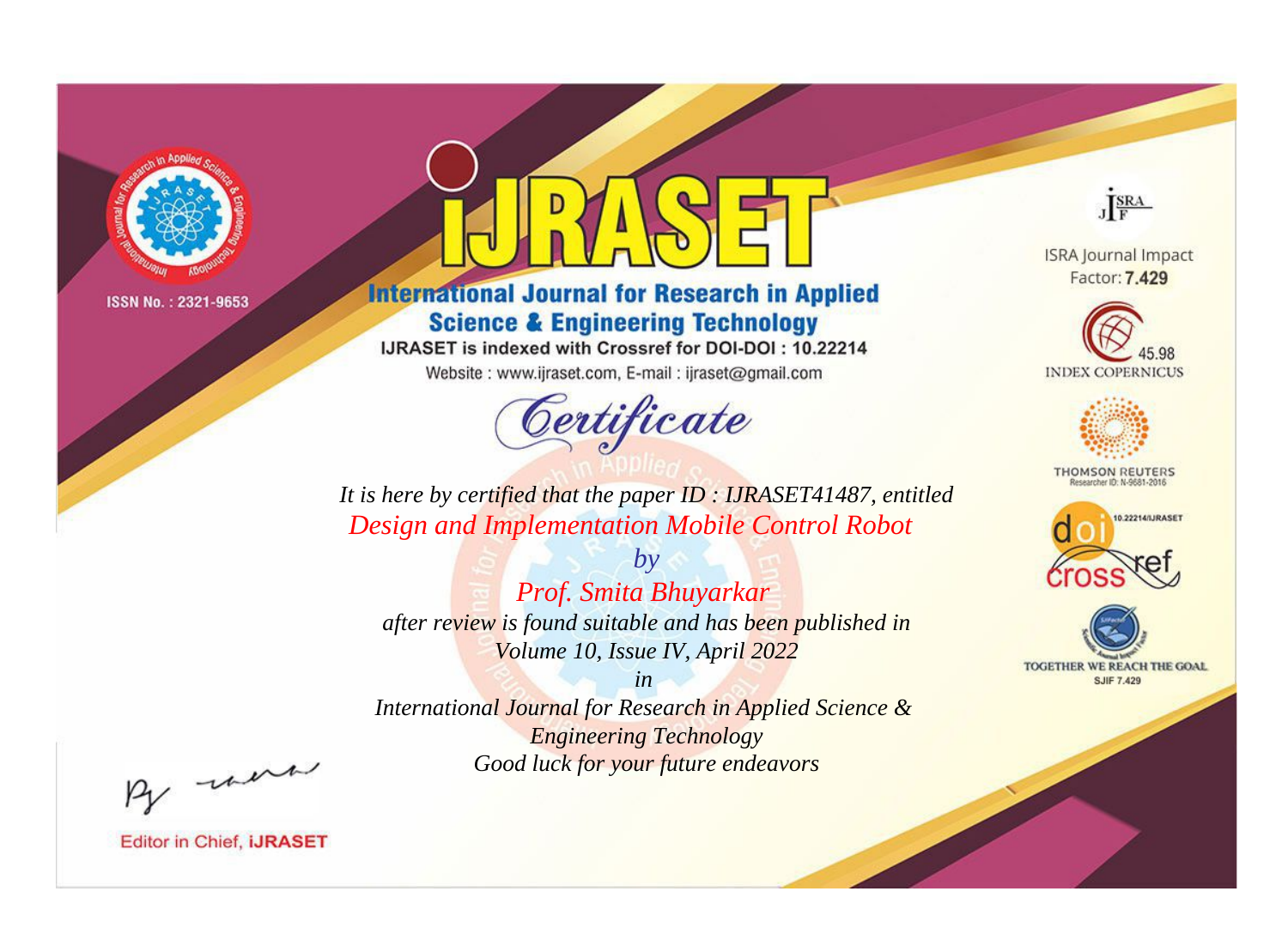

# **International Journal for Research in Applied Science & Engineering Technology**

IJRASET is indexed with Crossref for DOI-DOI: 10.22214

Website: www.ijraset.com, E-mail: ijraset@gmail.com



JERA

**ISRA Journal Impact** Factor: 7.429





**THOMSON REUTERS** 



TOGETHER WE REACH THE GOAL **SJIF 7.429** 

It is here by certified that the paper ID: IJRASET41487, entitled **Design and Implementation Mobile Control Robot** 

**Harshad Ghonge** after review is found suitable and has been published in Volume 10, Issue IV, April 2022

 $by$ 

 $in$ International Journal for Research in Applied Science & **Engineering Technology** Good luck for your future endeavors

By morn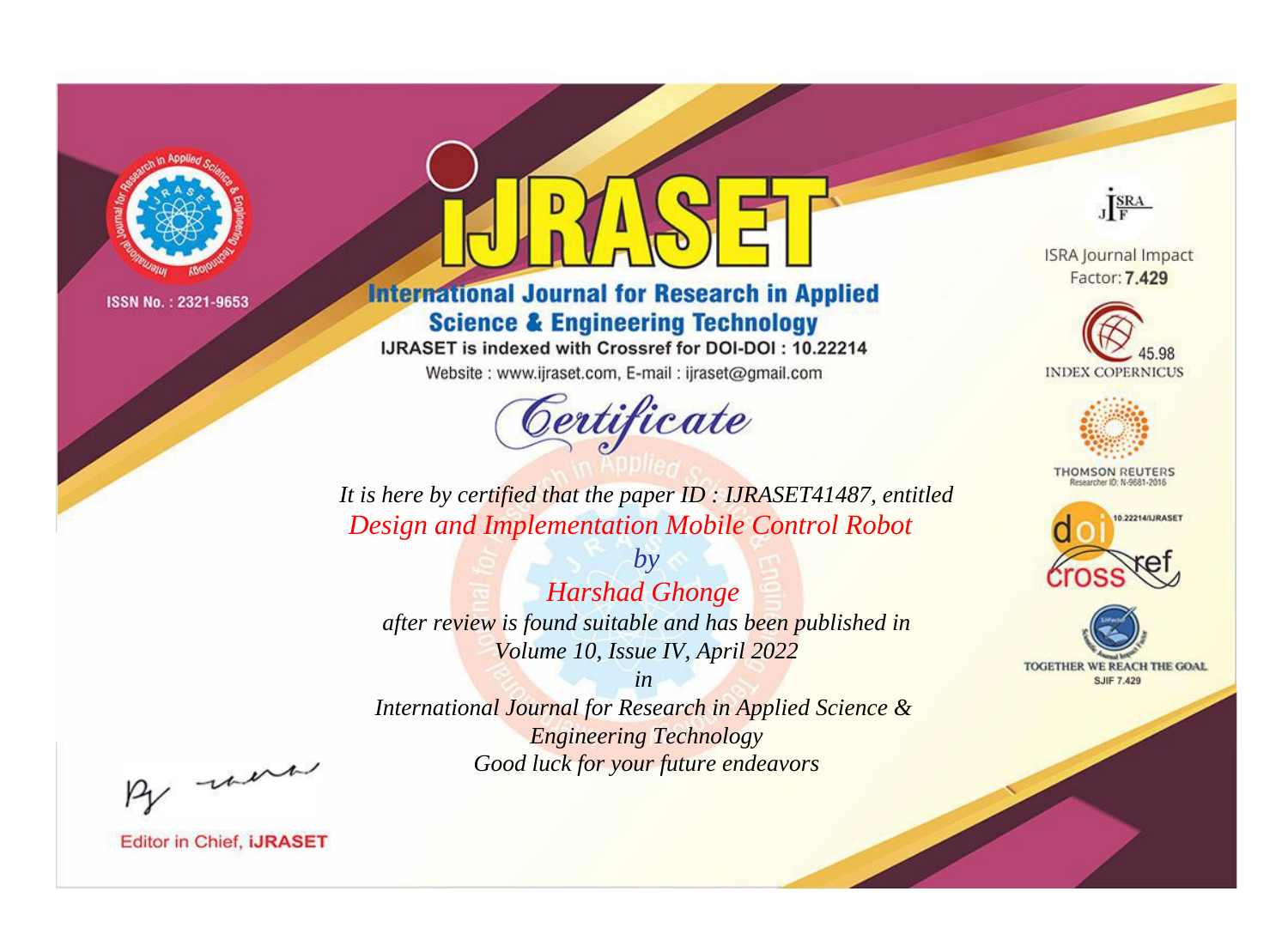

# **International Journal for Research in Applied Science & Engineering Technology**

IJRASET is indexed with Crossref for DOI-DOI: 10.22214

Website: www.ijraset.com, E-mail: ijraset@gmail.com



JERA

**ISRA Journal Impact** Factor: 7.429





**THOMSON REUTERS** 



TOGETHER WE REACH THE GOAL **SJIF 7.429** 

It is here by certified that the paper ID: IJRASET41487, entitled **Design and Implementation Mobile Control Robot** 

Utkarsha Dipawale after review is found suitable and has been published in Volume 10, Issue IV, April 2022

 $by$ 

 $in$ International Journal for Research in Applied Science & **Engineering Technology** Good luck for your future endeavors

By morn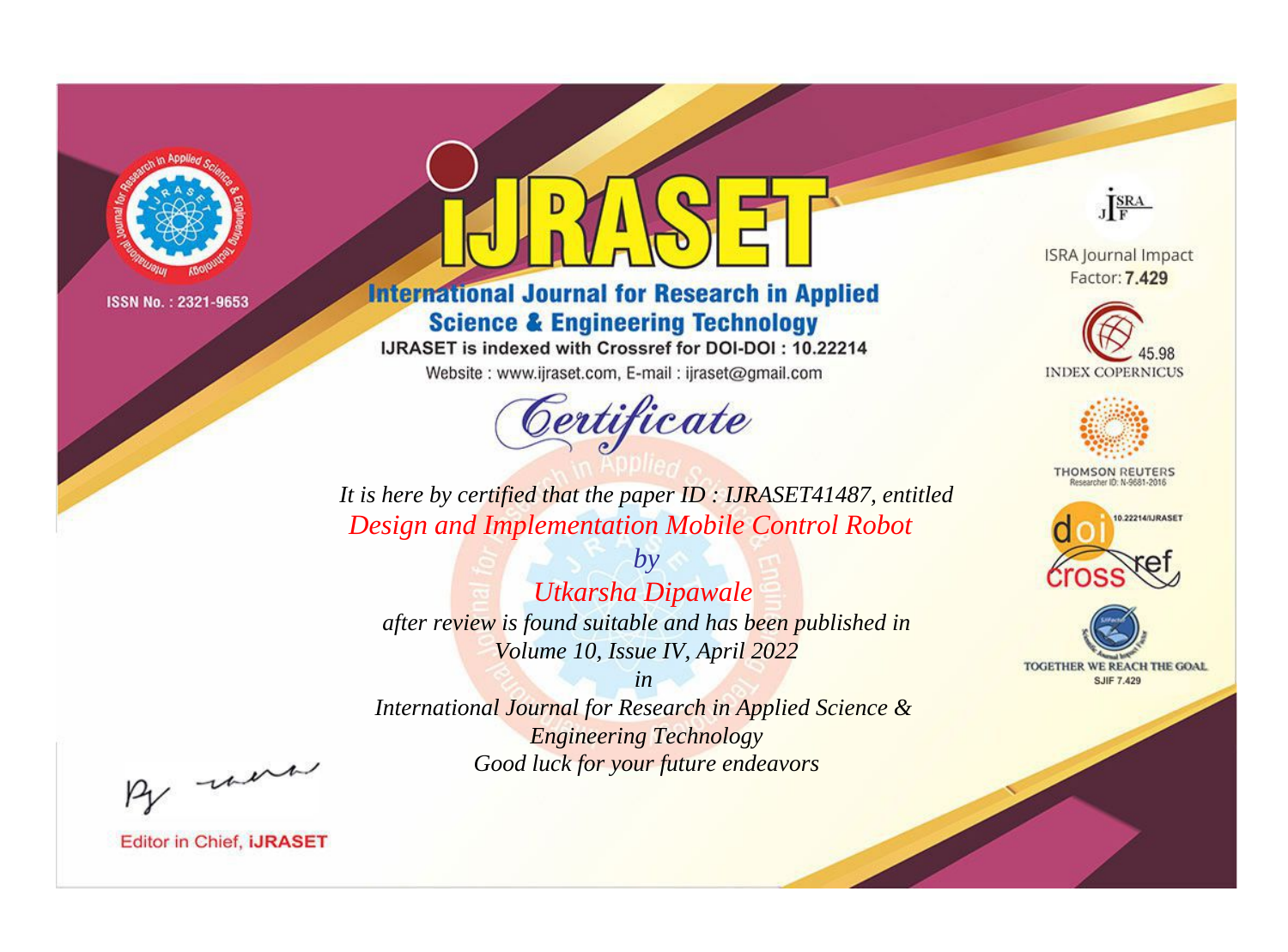

# **International Journal for Research in Applied Science & Engineering Technology**

IJRASET is indexed with Crossref for DOI-DOI: 10.22214

Website: www.ijraset.com, E-mail: ijraset@gmail.com



JERA

**ISRA Journal Impact** Factor: 7.429





**THOMSON REUTERS** 



TOGETHER WE REACH THE GOAL **SJIF 7.429** 

*It is here by certified that the paper ID : IJRASET41487, entitled Design and Implementation Mobile Control Robot*

*Juhi Balpande after review is found suitable and has been published in Volume 10, Issue IV, April 2022*

*by*

*in* 

*International Journal for Research in Applied Science & Engineering Technology Good luck for your future endeavors*

By morn